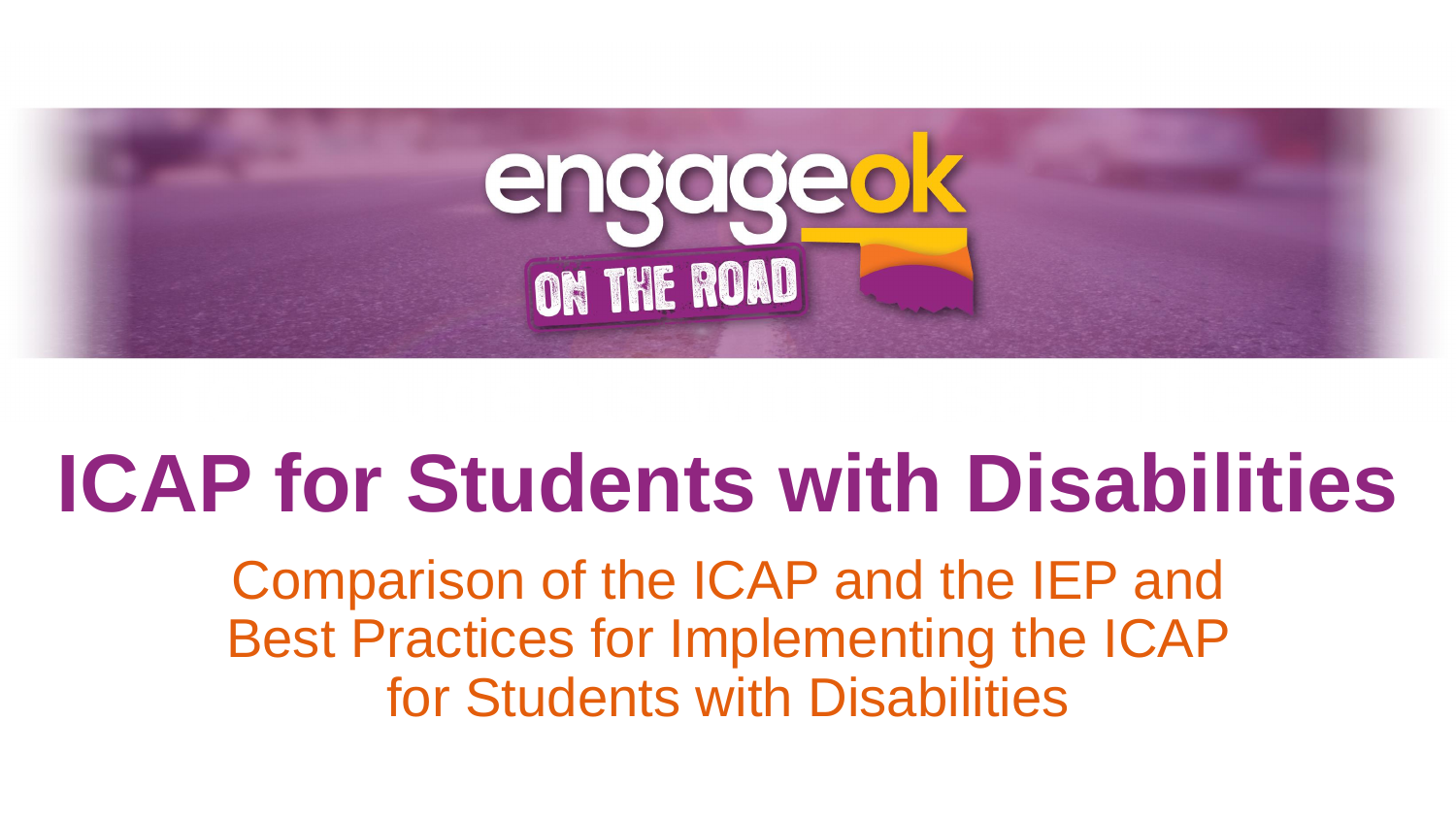# **Agenda**

- What is ICAP?
- Similarities and differences between Individual Career Academic Planning (ICAP) and the transition plan in the Individualized Education Program (IEP).
- Best practices and impact of the ICAP process on students with disabilities.
- ICAP resources and questions

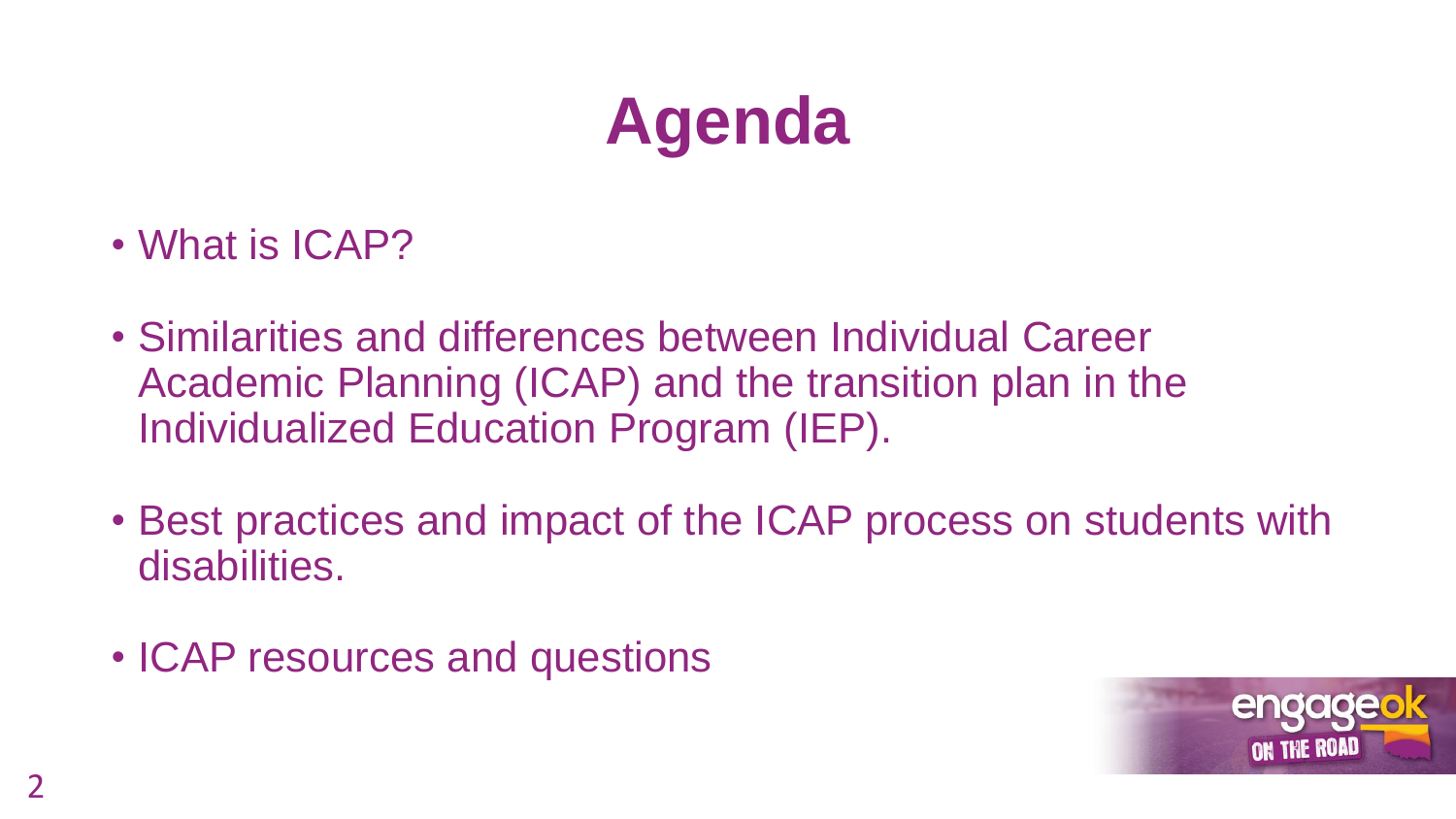## **What is ICAP?**

- **Individual Career Academic Planning** is a multi-year process that intentionally guides students as they **explore career, academic, and postsecondary opportunities.**
- Beginning with the family and student involvement in the ICAP process and support from educators, students develop the awareness, knowledge, and skills to **create their own meaningful pathways to be career and college ready.**

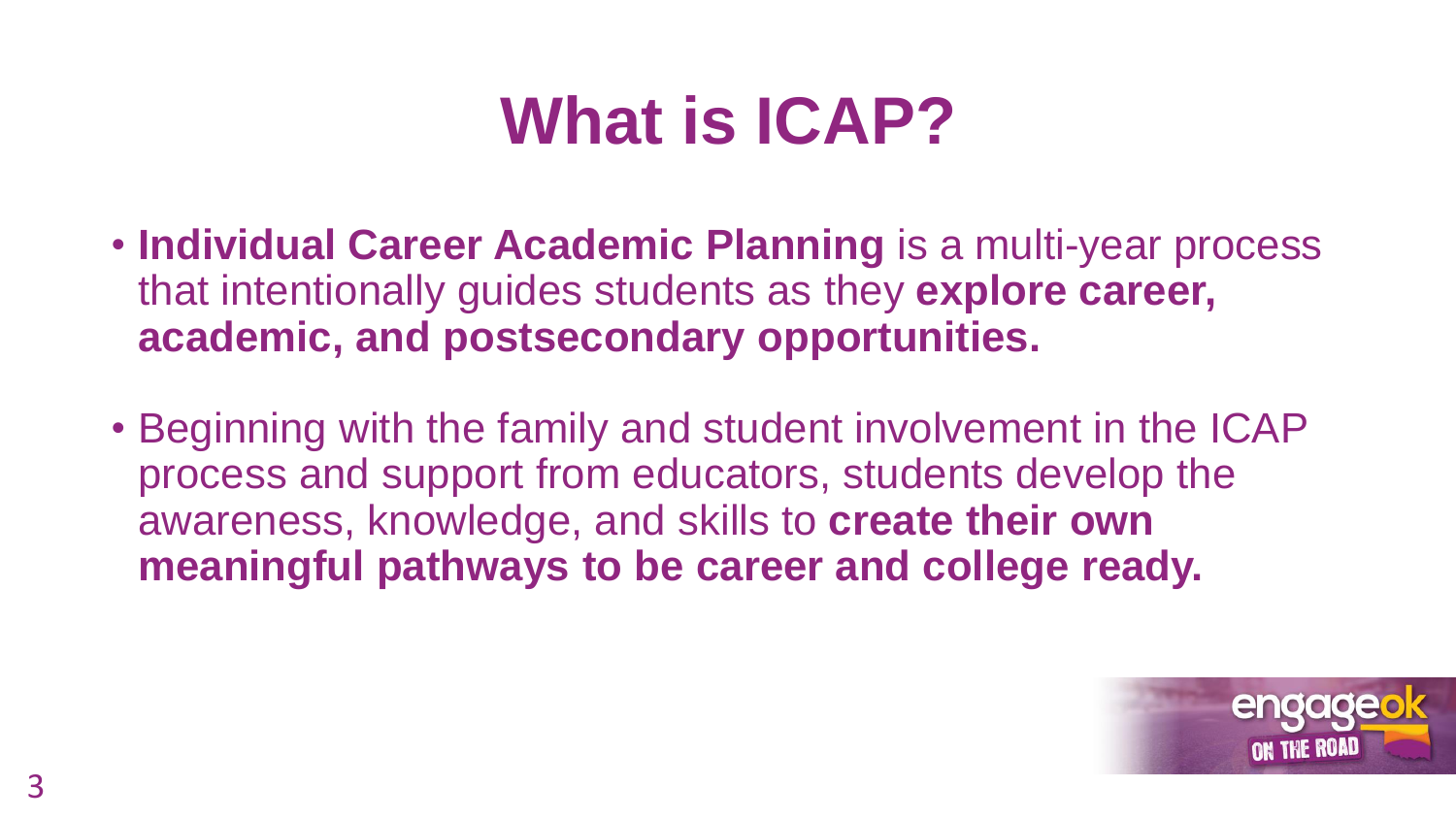# **Legal Authority**

#### ICAP

#### IEP

- Beginning in 2019, ICAPs are required under OK House Bill 2155.
- Transition services are a required component of the IEP for transition age youth as mandated by the Individuals with Disabilities Education Act (IDEA) and OK State Policy.

engageo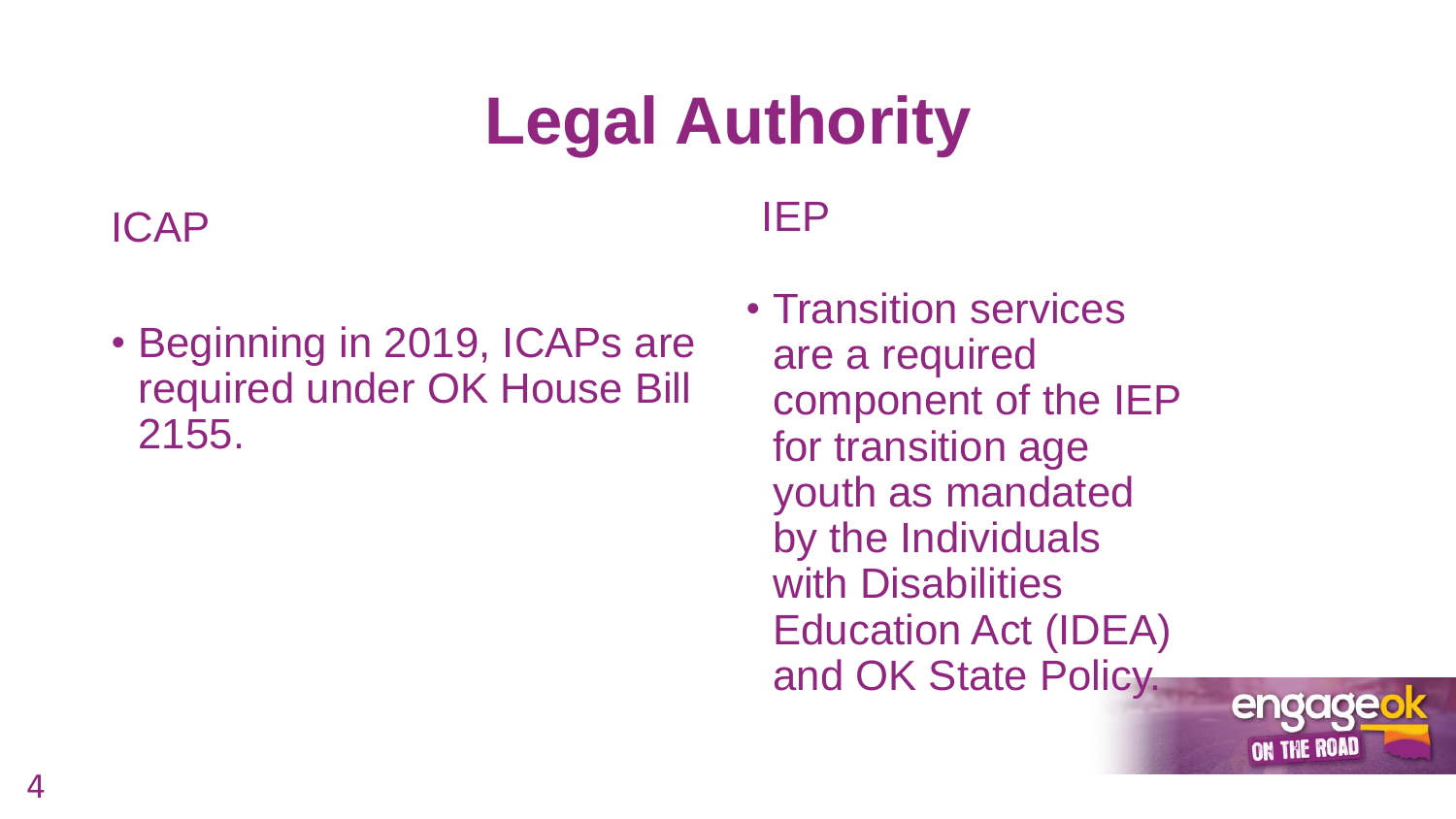# **Participation of ALL Students**

Students with disabilities participate in the ICAP through the same process as students without disabilities with appropriate accommodations and modifications determined by the IEP team.

Students should be included in all processes and activities!

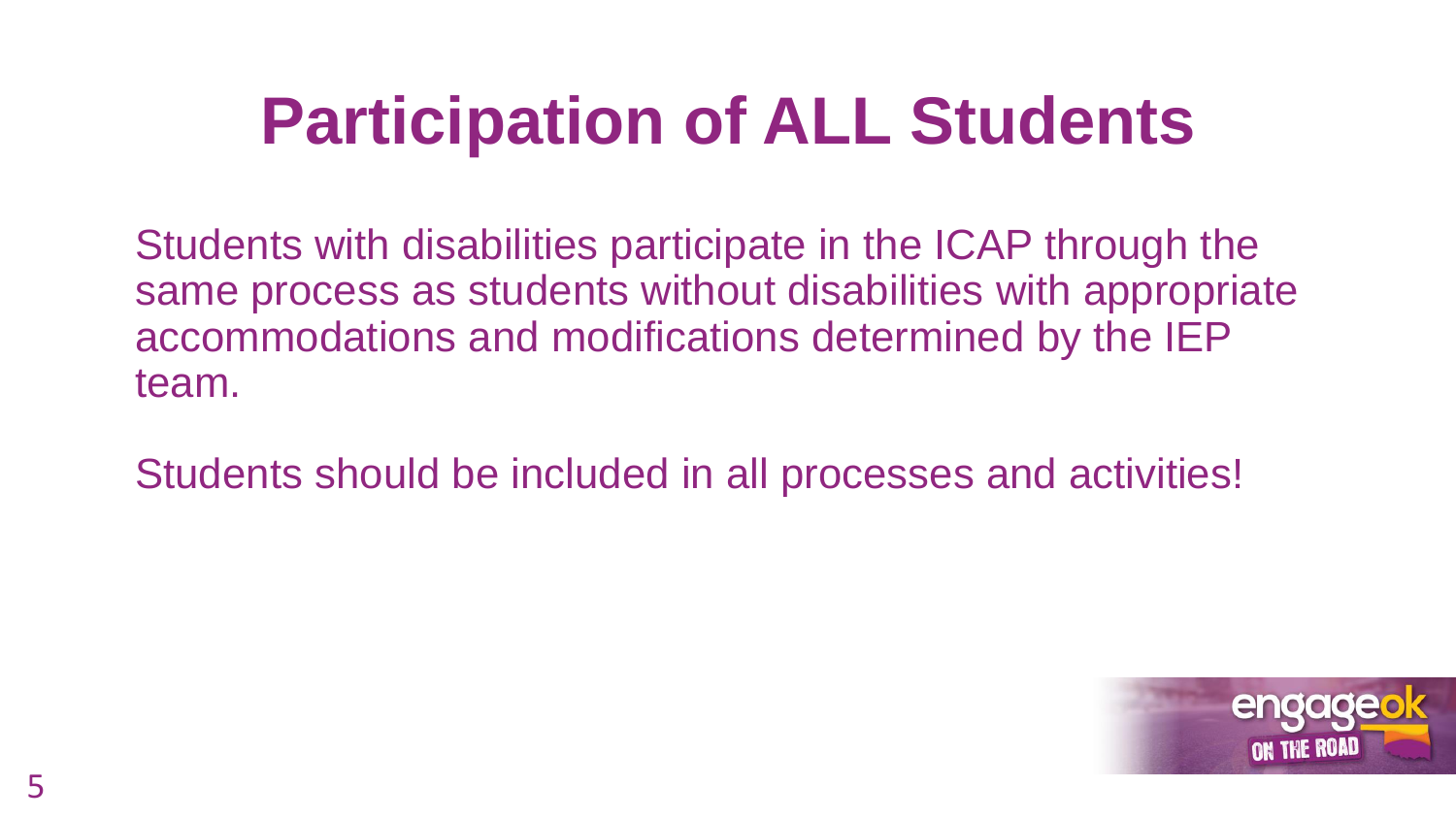# **Students Impacted**

#### ICAP

• ICAPs are required for students beginning in 9<sup>th</sup> grade. However, it is best practice to start in 6<sup>th</sup> grade or earlier.

### IEP

• The IEP must include secondary transition services at the beginning of the student's 9<sup>th</sup> grade year or by age 16 or earlier if determined by the team.

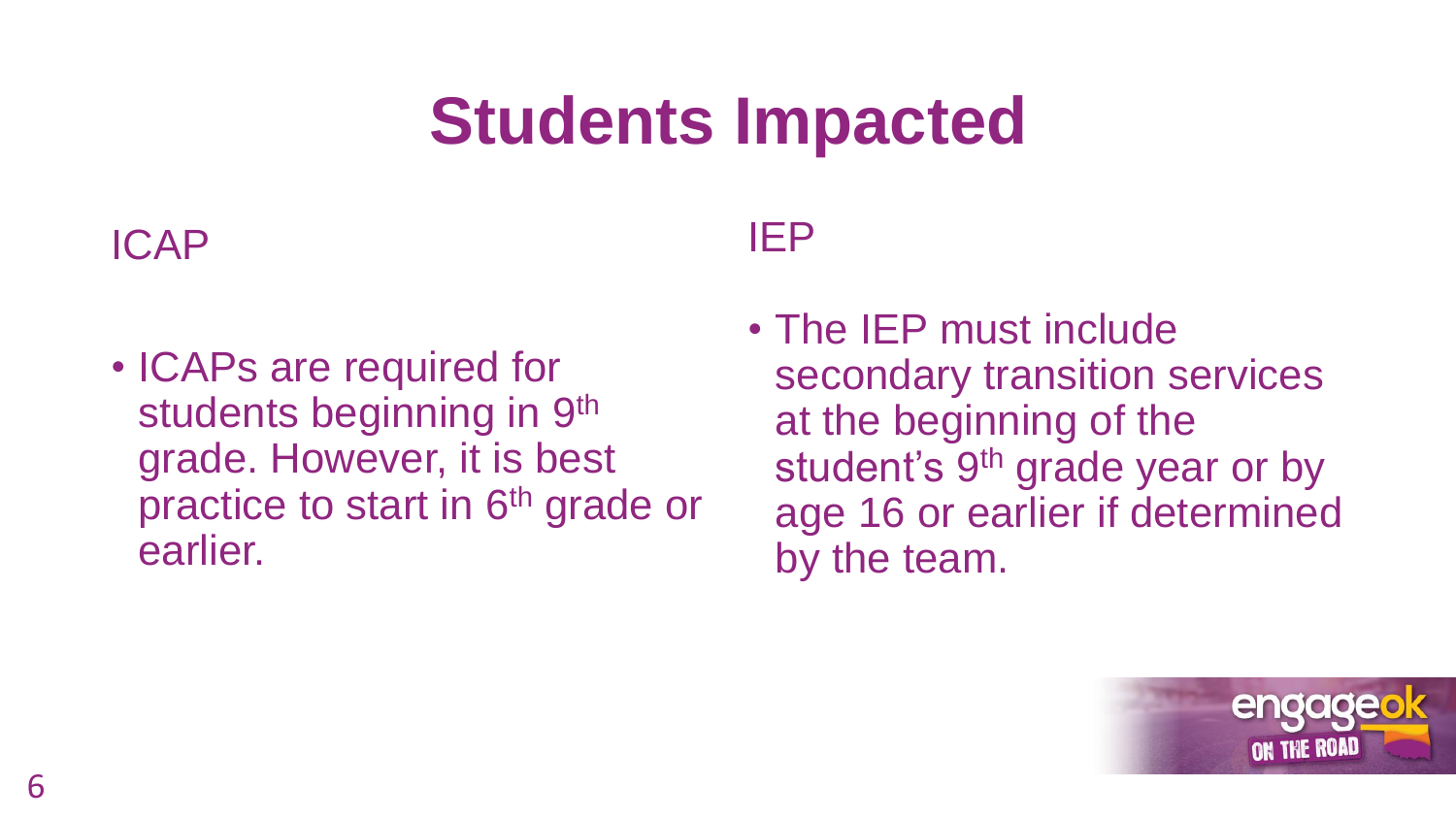## **Impact of ICAP**

An IEP team should take information gathered during the ICAP process into account when developing transition services.

- Assessments
- Goals
- Course of study
- Transition services

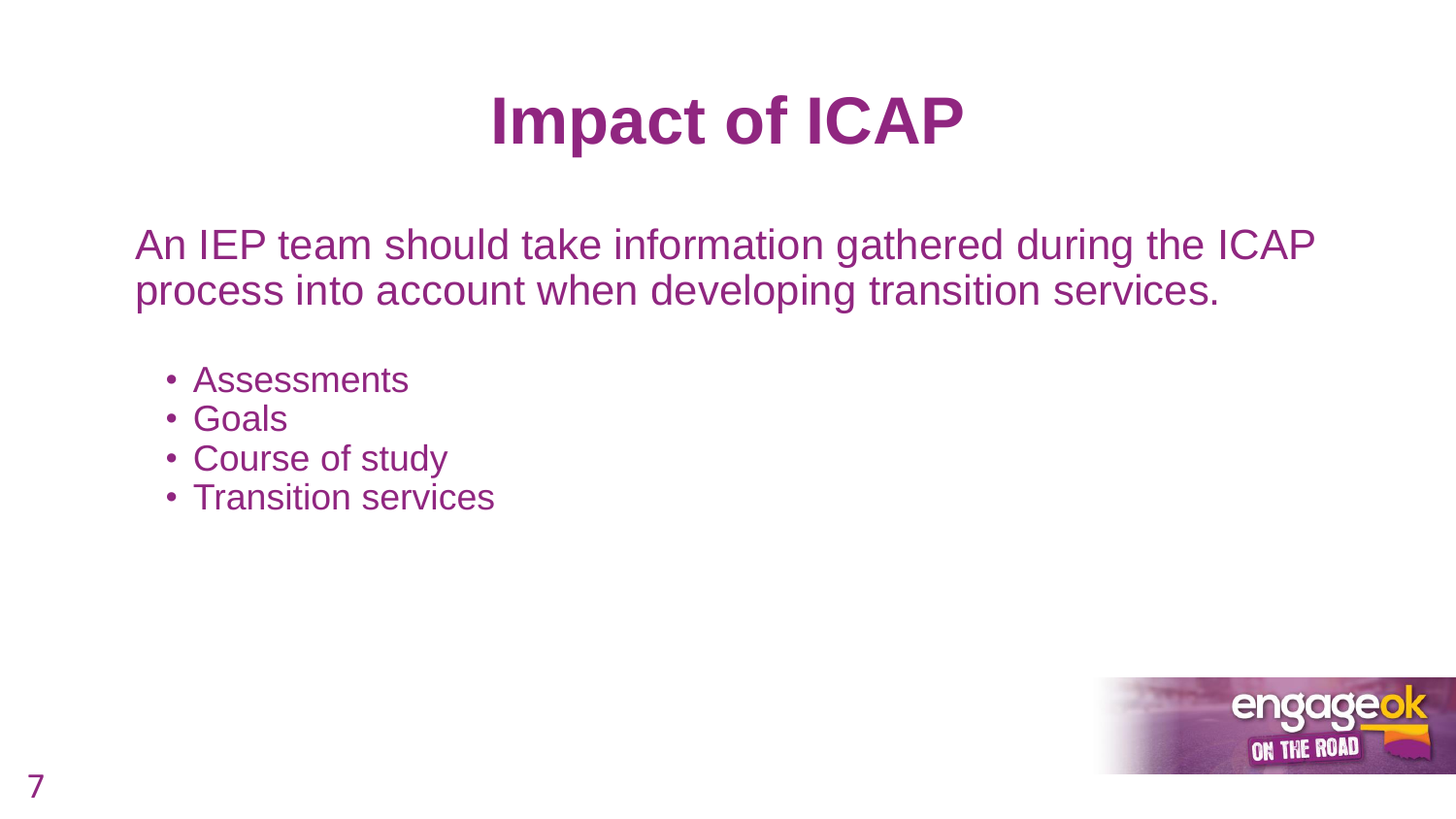## **Student Involvement**

#### ICAP

• The ICAP process is student driven. Students in grades 6 through 12 will have appropriate access to and participation in the ICAP process.

### IEP

• Students must be invited to attend their IEP meeting when transition services are discussed. If students cannot attend, the team must ensure that their preferences and interests are considered.

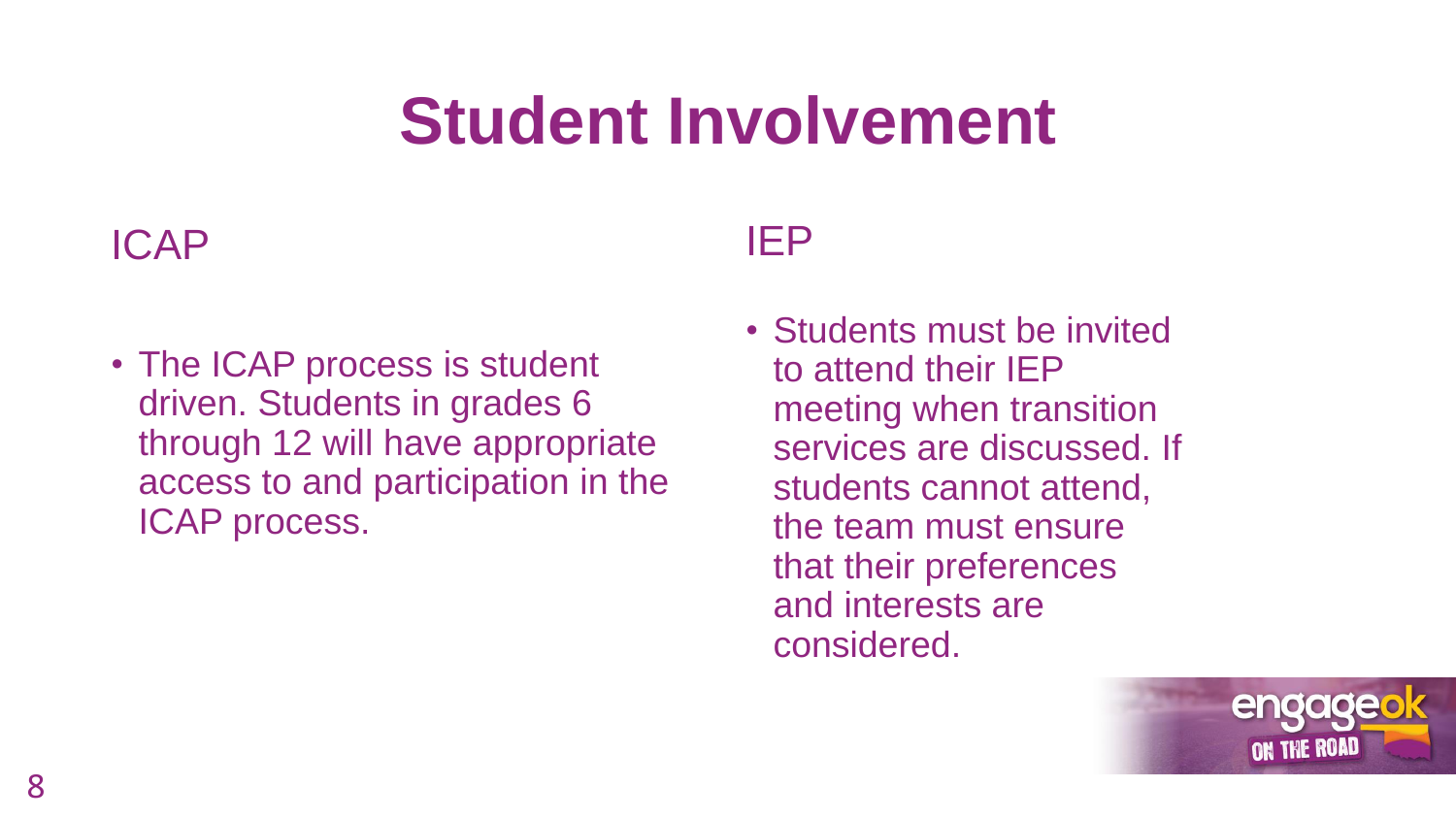## **Increased Student Involvement**

Through alignment of the information in the ICAP and the IEP, students develop self-awareness and have increased opportunities to be more involved in the development of their postsecondary and annual goals.

Self-determined students become successful adults!

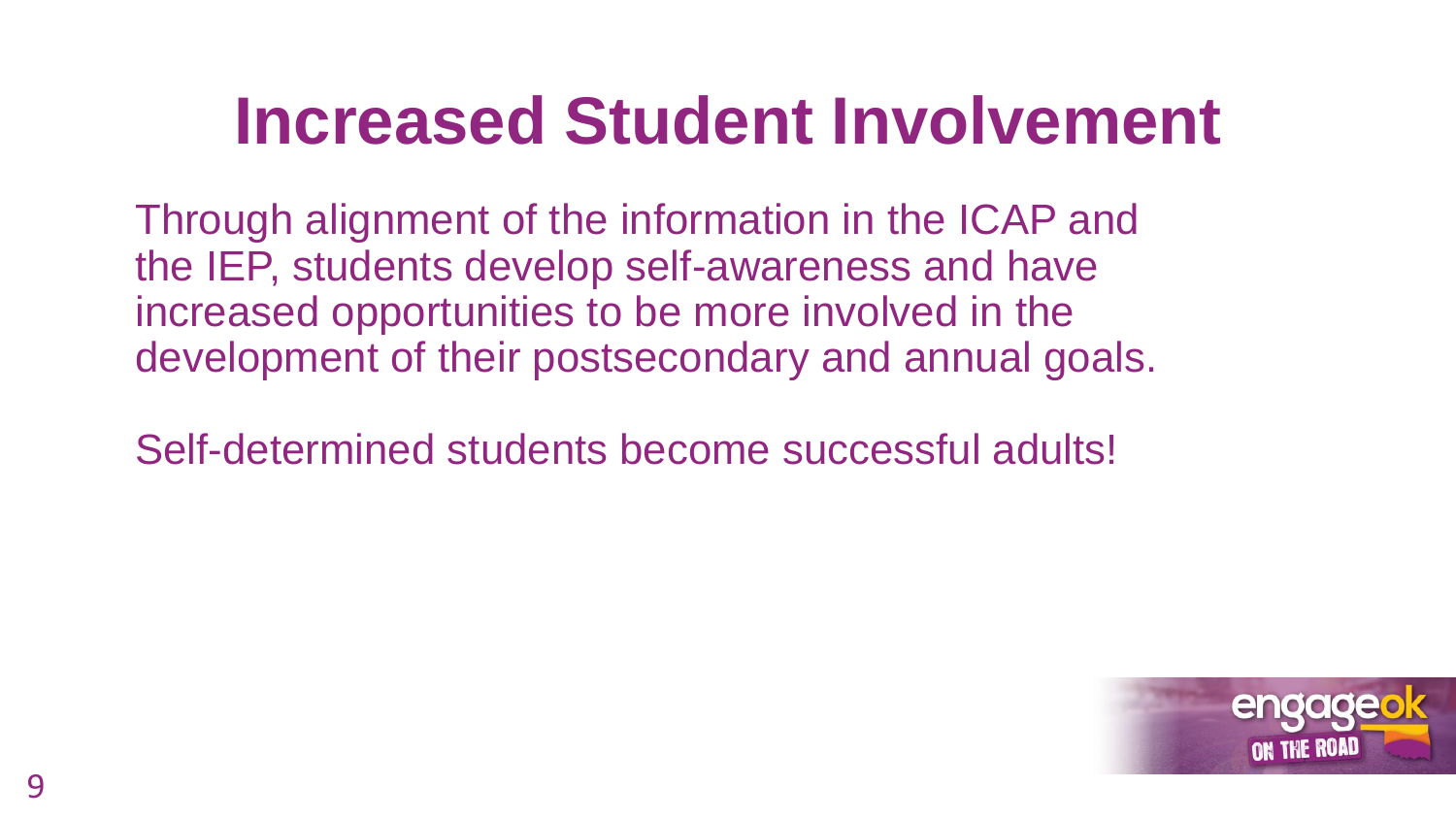### **Family Involvement** IEP

ICAP

- Parents/guardians are informed annually of the ICAP process and have opportunities to participate in the ICAP process and get updates during the school year.
- Parents/guardians must be invited to the IEP meeting and have the opportunity to provide input into the plan, at least annually.

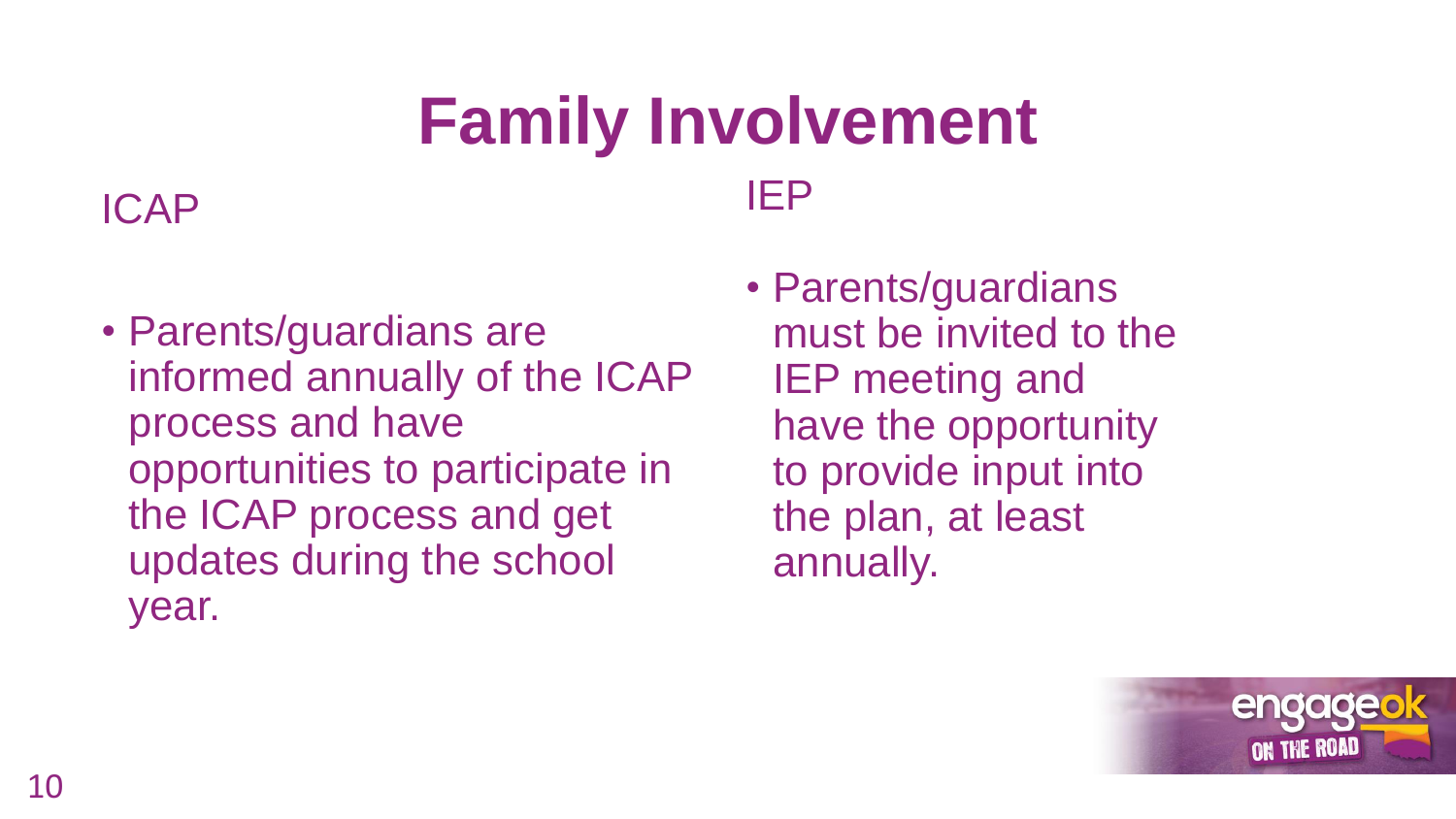## **Increased Family Involvement**

Parents have increased opportunities to collaborate with school personnel to plan for their child's future.

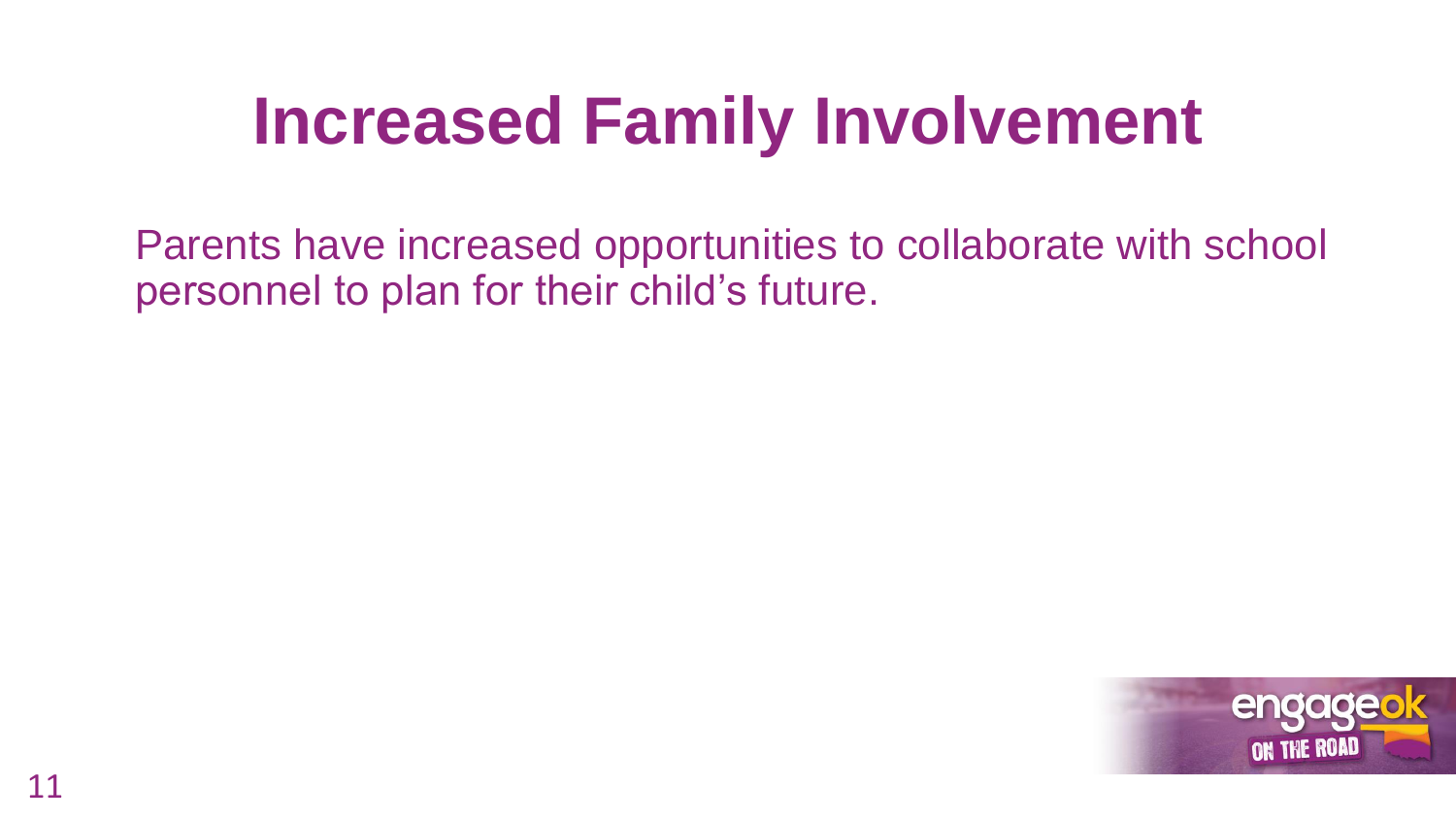# **Adult Responsibility**

#### ICAP

• The district has flexibility in determining the personnel involved in the ICAP process and assigns advisors/mentors to students to guide the ICAP process.

### IEP

• The IEP team is comprised of a group of individuals, as required by IDEA, which is responsible for developing, reviewing, and revising an IEP for a student with a disability.

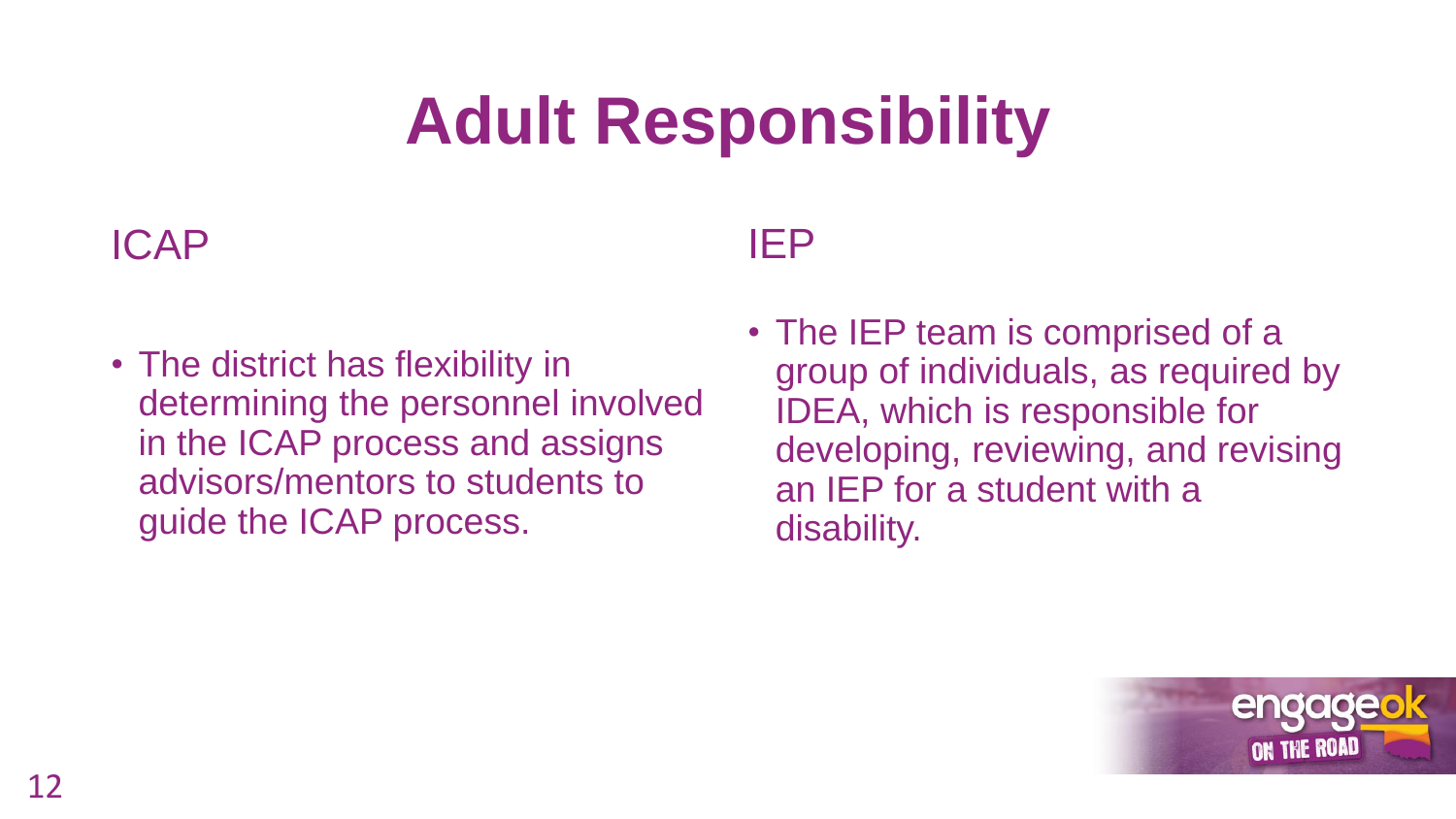# **Shared Responsibilities**

Team members need to have clearly defined roles to avoid unnecessary overlap/duplication and to ensure special education students are not being left out of activities.

Collaboration and communication between all staff (counselors, general education and special education) is crucial for success!

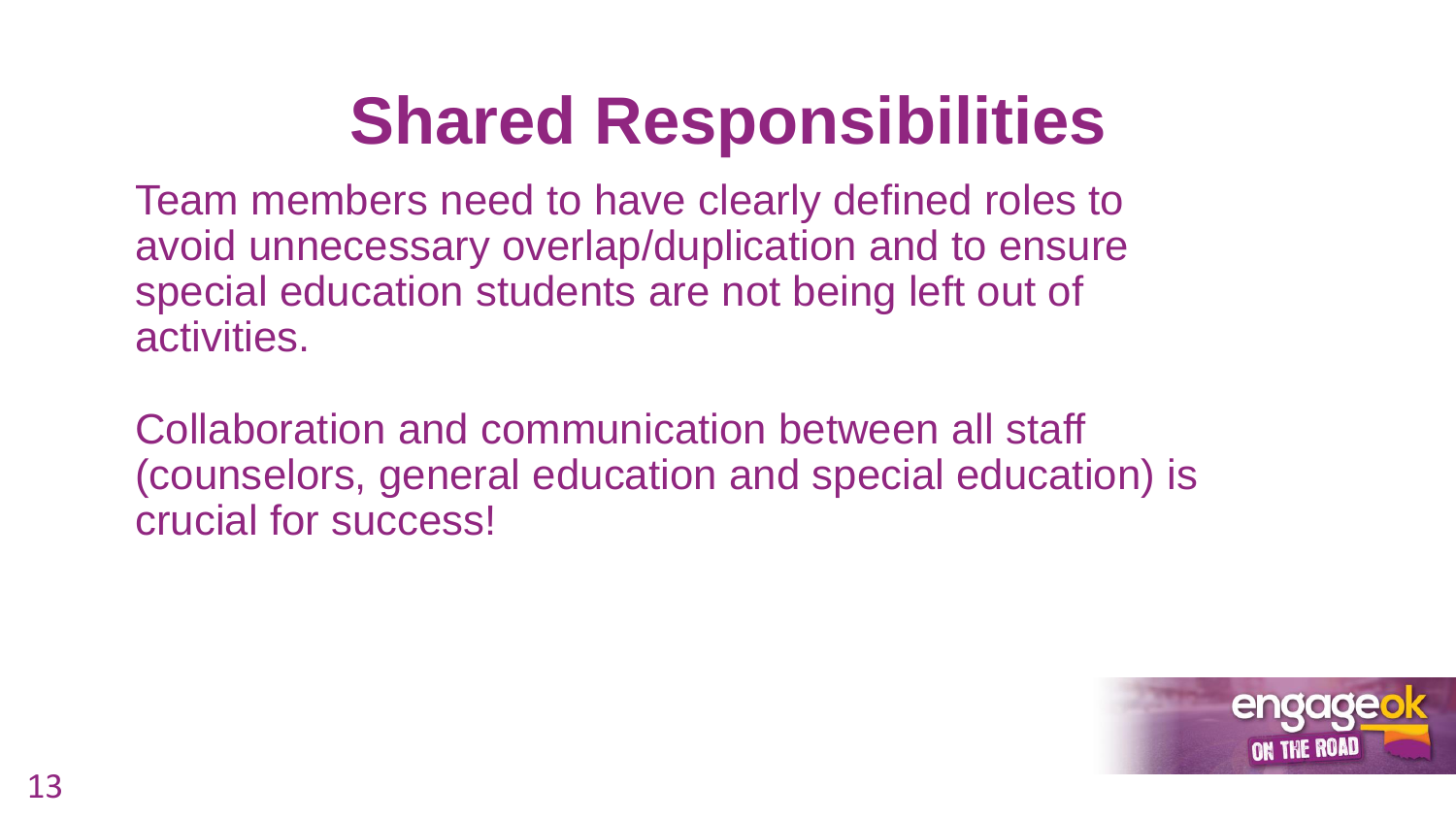## **Review Period**

#### ICAP

### IEP

- The ICAP must be reviewed at least annually.
- The IEP must be reviewed at least annually.

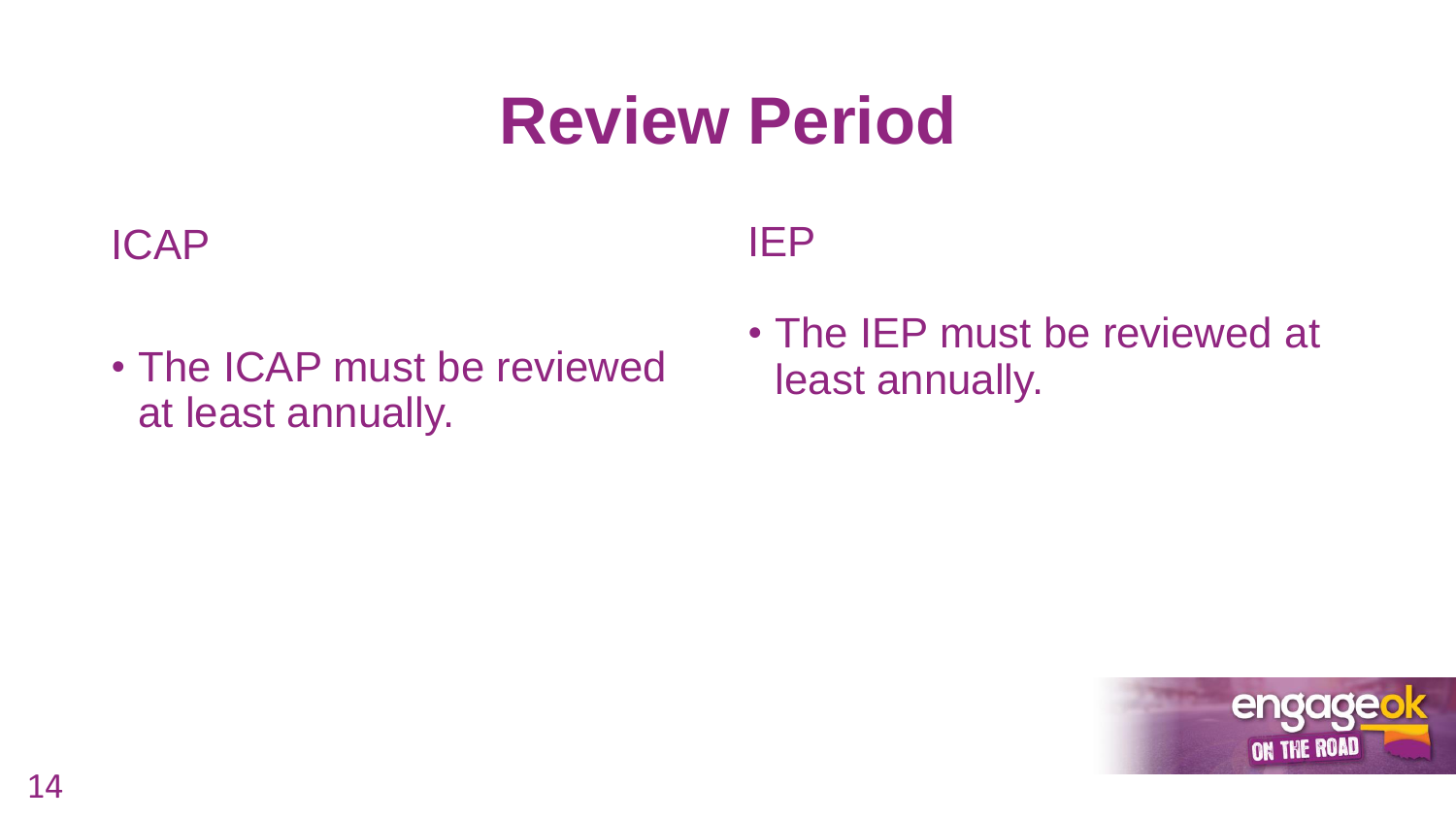# **Meetings**

It may be beneficial for IEP teams to align the ICAP review period with the student's annual IEP team meeting.

It is the responsibility of each district to determine what works best for them.

Encourage student led IEPs!

[OU Zarrow](http://www.ou.edu/education/centers-and-partnerships/zarrow/oklahoma-transition-council/2018-oti-presentations-and-handouts) Center

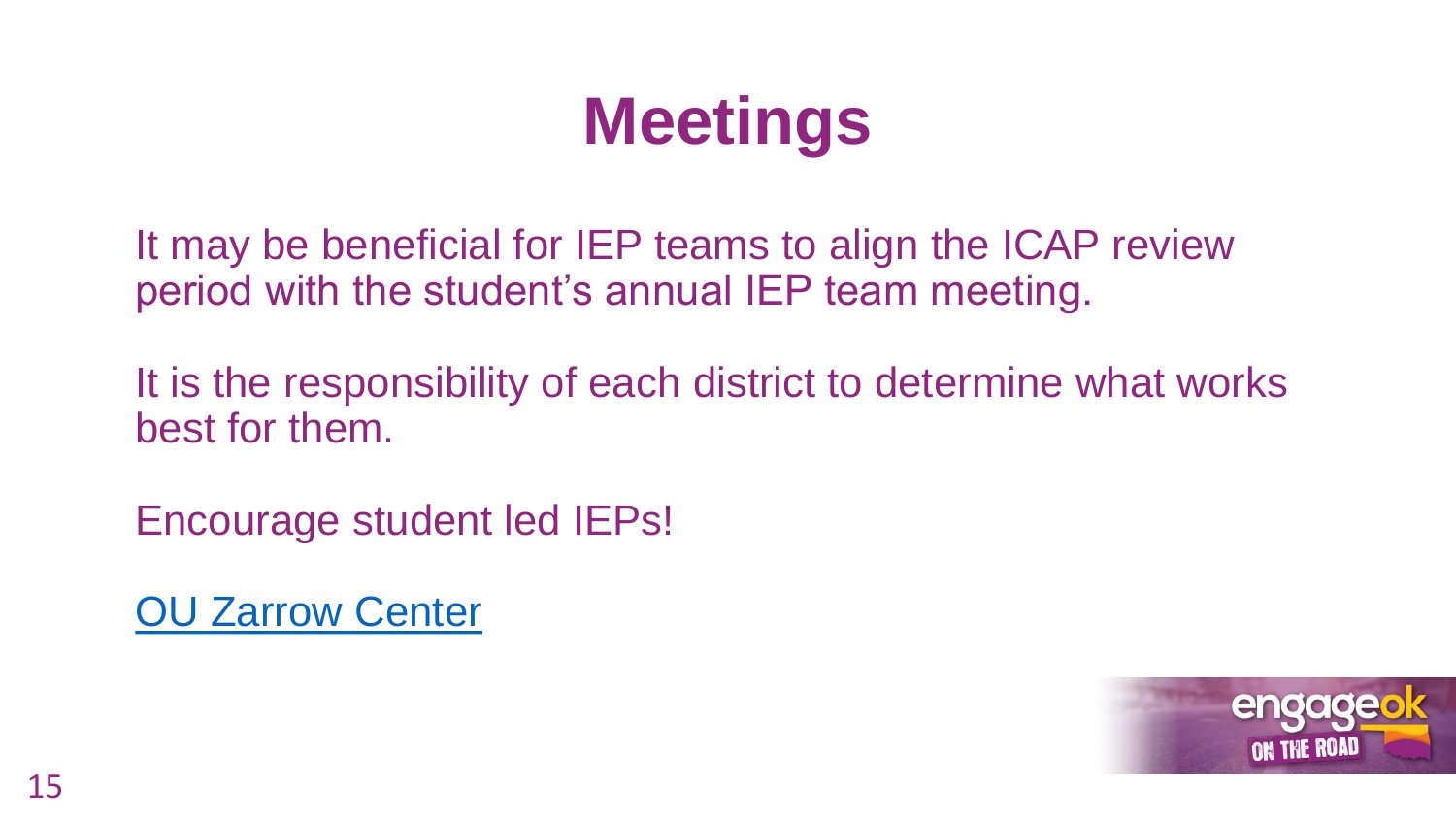### **Assessments** IEP

#### ICAP

- Students participate in career and college interest surveys, skill surveys, and work values as well as required state assessments to inform the development of the ICAP.
- Students engage in ageappropriate transition assessments related to education/training, employment, independent living, and community participation. Results from these assessments are used to develop annual goals.

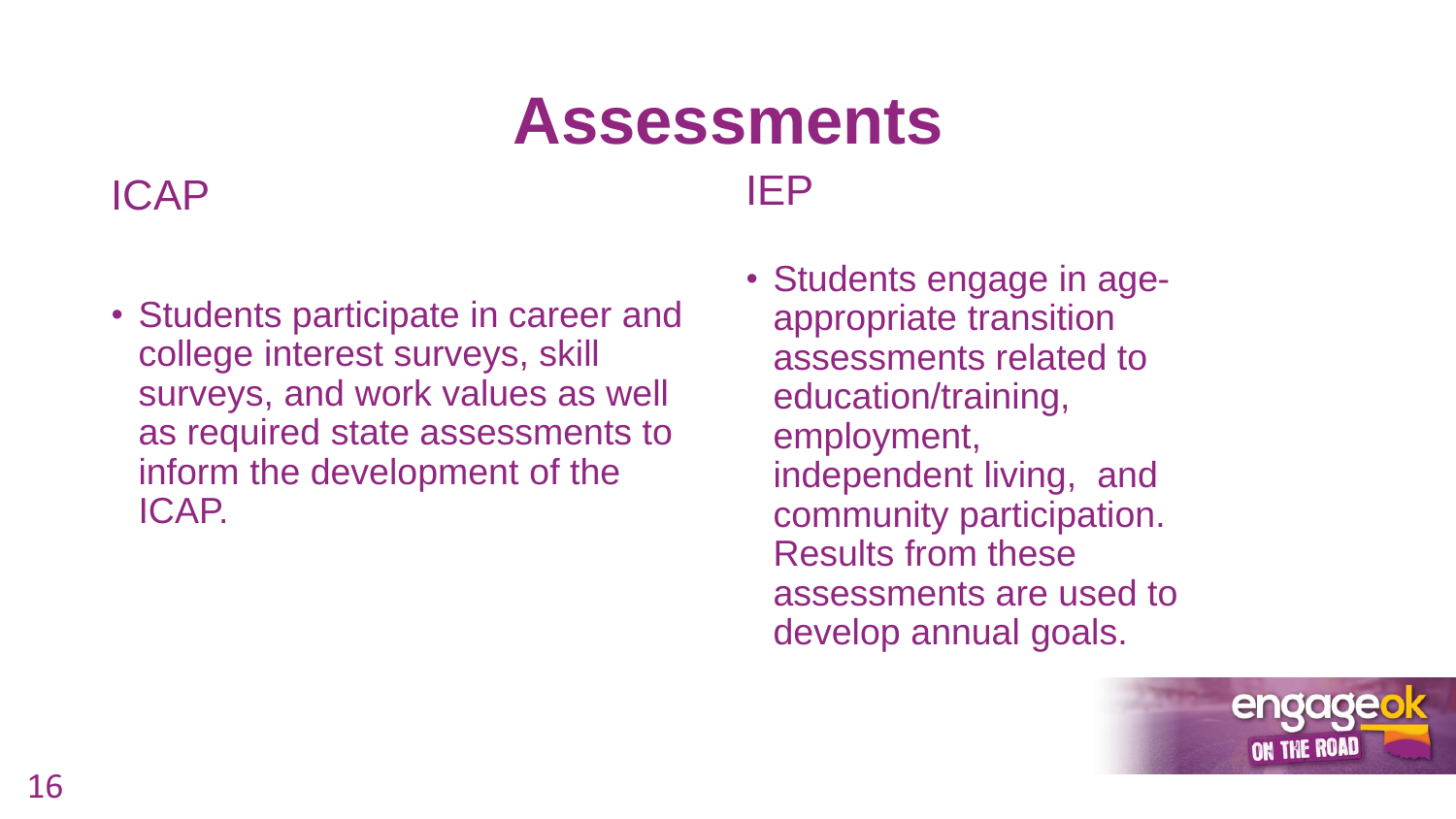## **Assessments and Accessibility**

Assessments completed as part of the ICAP process may be used to inform the development of the IEP and may satisfy the requirement for age-appropriate transition assessments, if so determined by the IEP team.

• Accessibility for students and staff

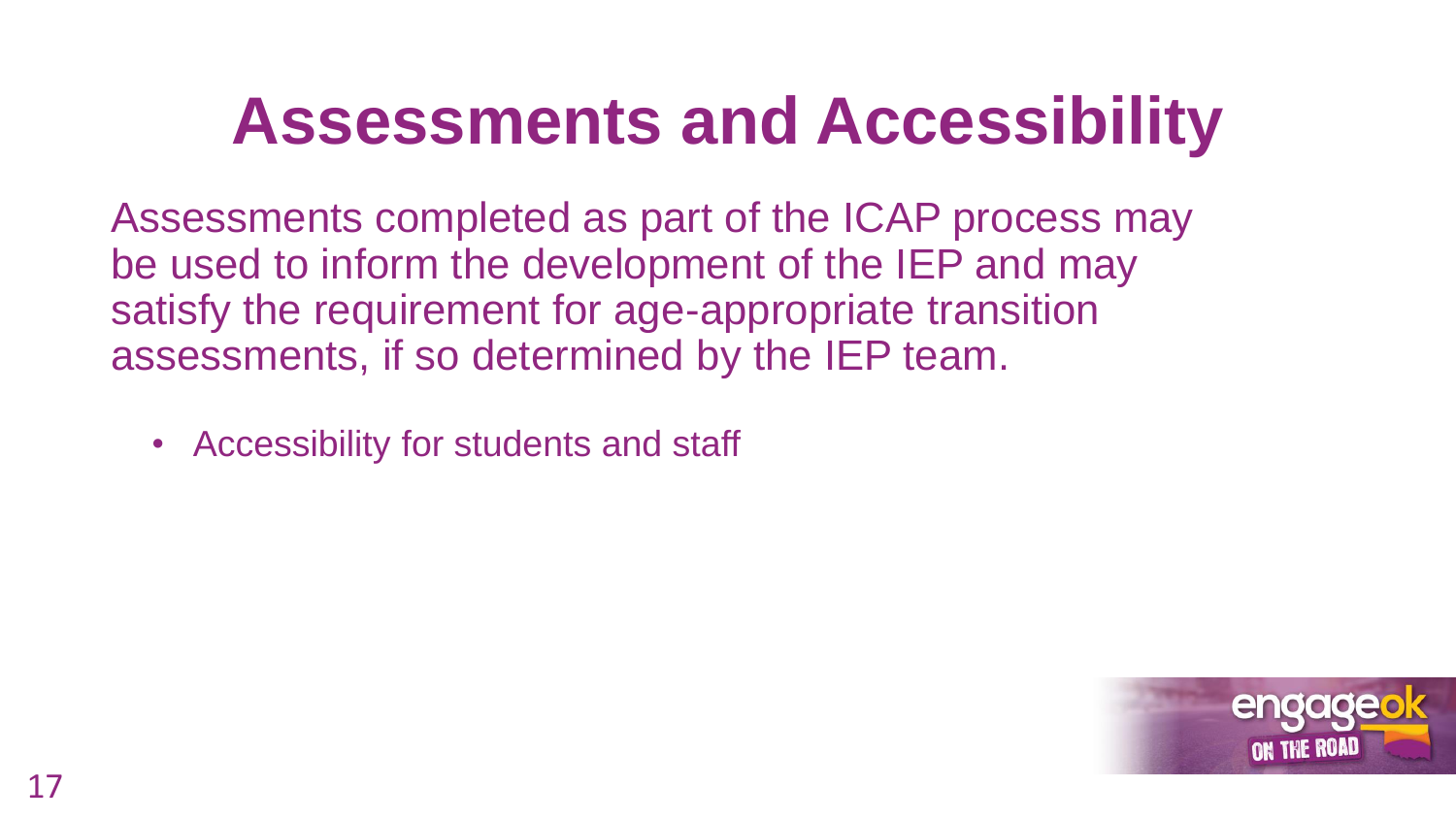## **Postsecondary and Annual Goals**

#### ICAP

• The ICAP requires postsecondary and workforce goals and progress toward those goals.

#### IEP

• The IEP transition plan requires measurable postsecondary goals and annual goals in the areas of education/training, employment, and independent living and community participation, if appropriate.

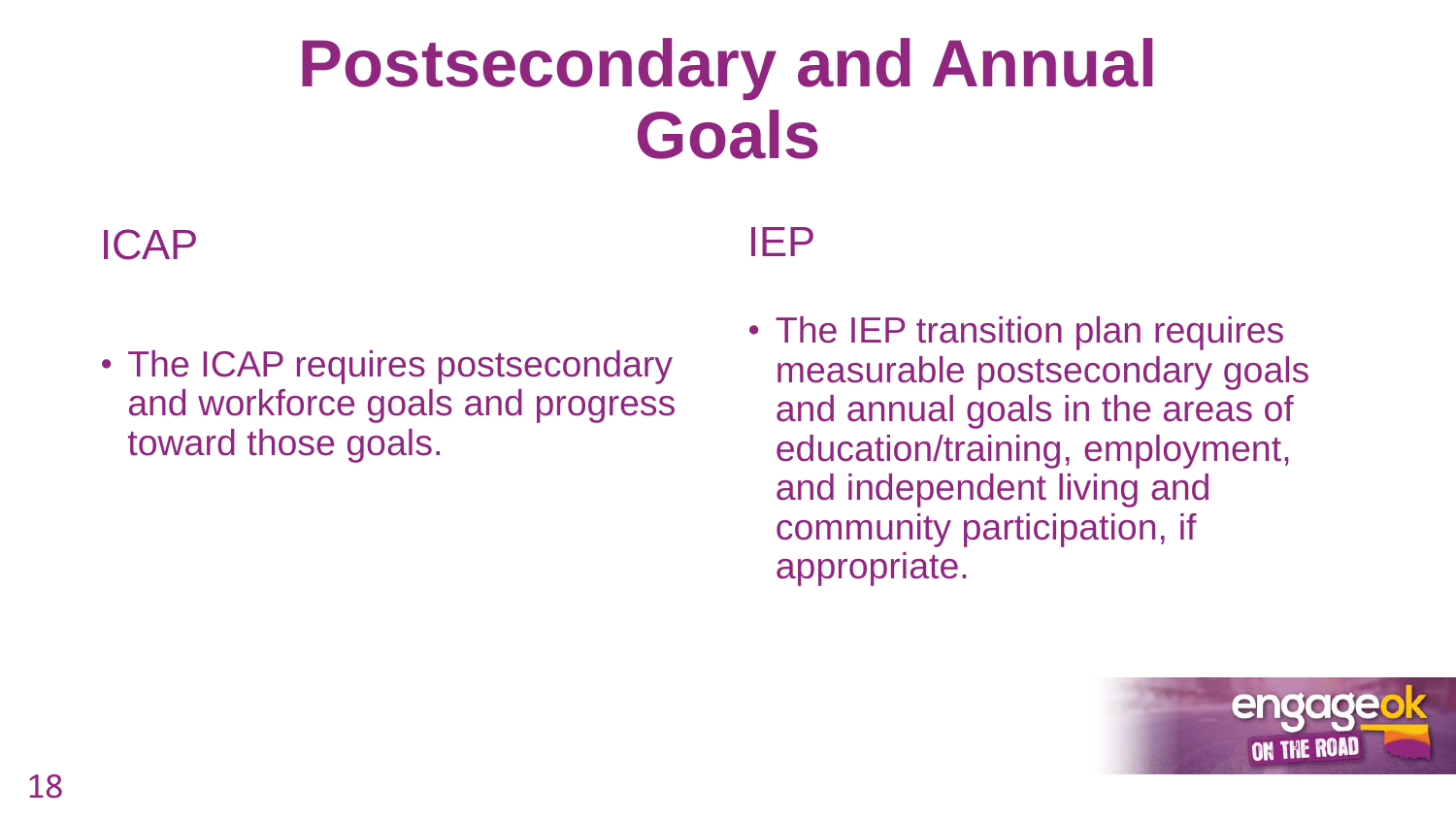## **Alignment of ICAP and IEP Goals**

Students' postsecondary and workforce ICAP goals align with their postsecondary and annual goals in their IEP.

Students take a more active role and participate in meaningful and intentional career planning activities at an earlier age.

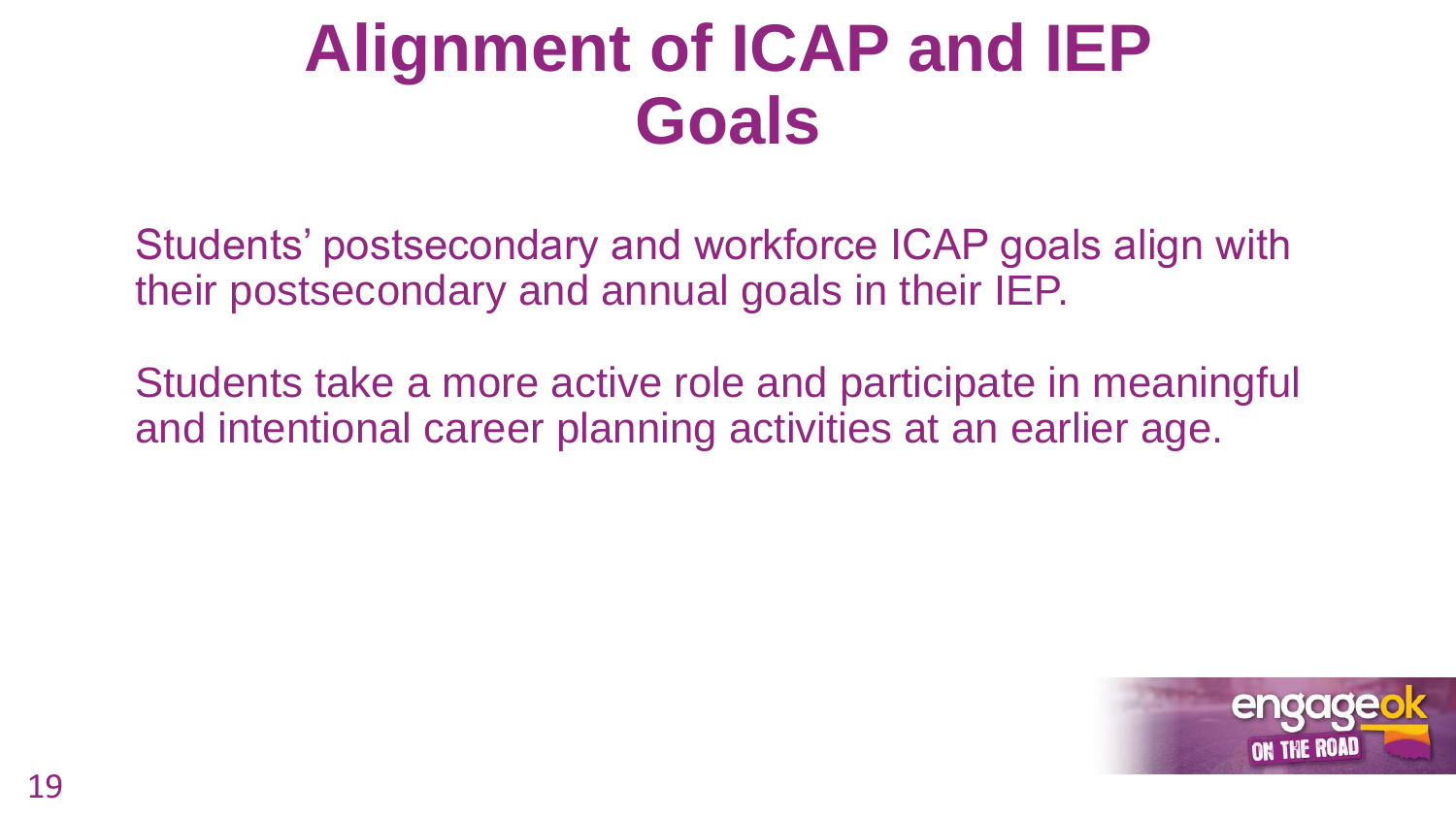# **Course Plan/Course of Study**

#### ICAP

• The ICAP process includes an intentional sequence of courses that reflects progress toward the postsecondary goal (this may include identified career pathways or career endorsements).

#### IEP

• The IEP includes a course of study designed to support attainment of postsecondary and annual goals.

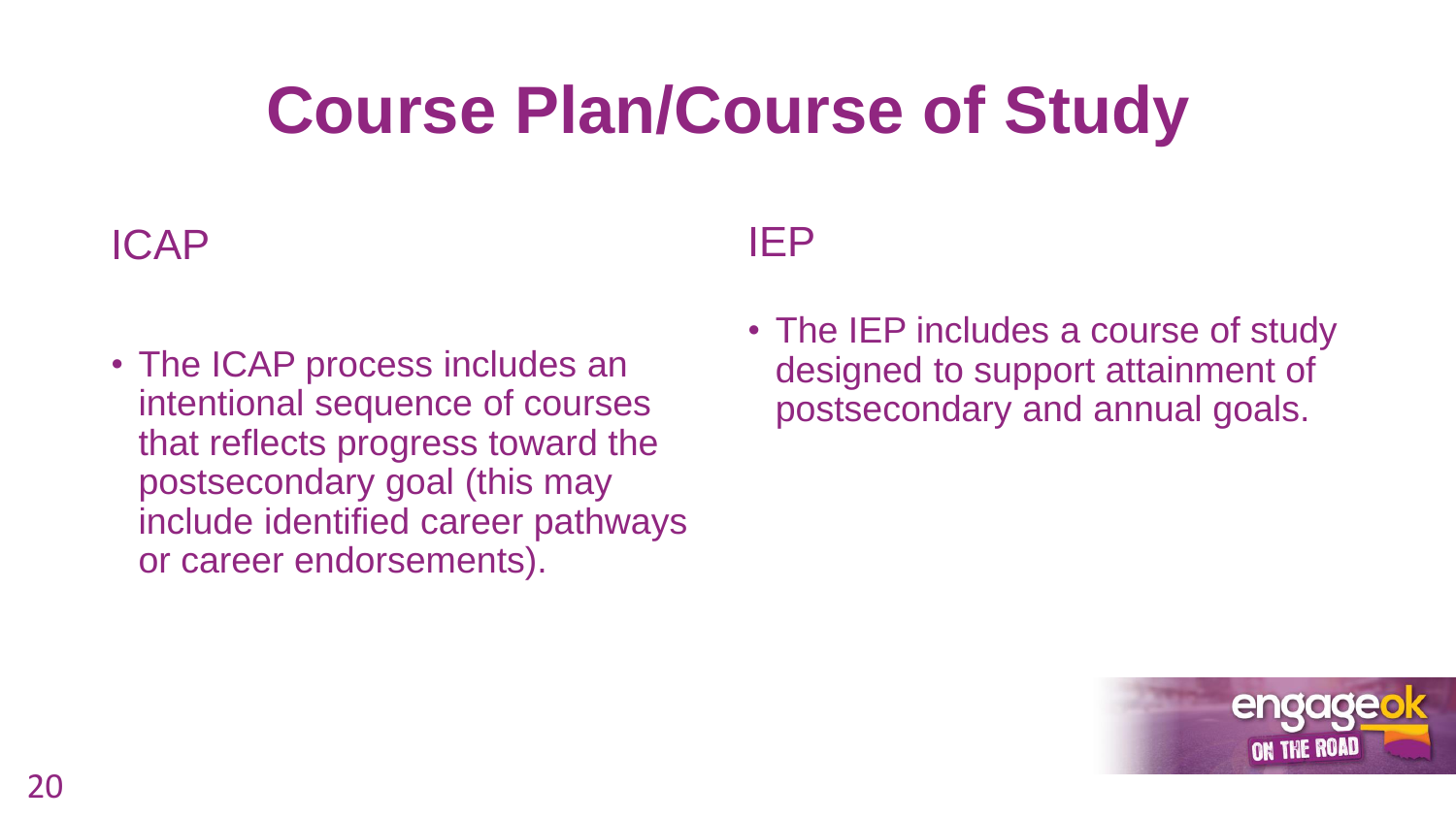# **Alignment of Courses**

The intentional sequence of courses included in the ICAP process should aid IEP teams in developing an appropriate course of study that aligns with students' postsecondary goals.

Consider work-based learning opportunities and instruction in self-determination and soft skills.

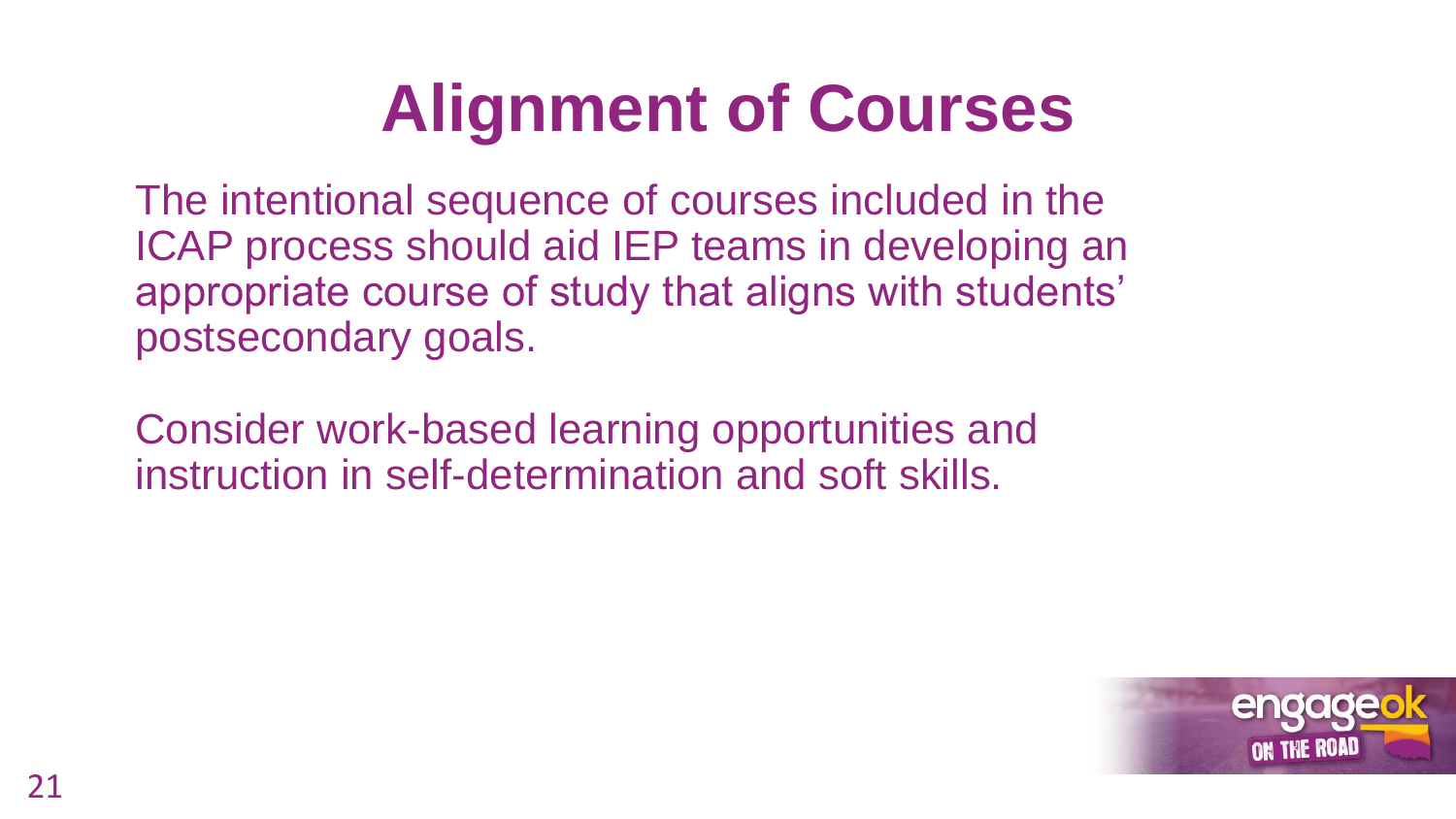### **Outside Agency Participation and Community Involvement**

#### ICAP

• Students may have opportunities for in-service learning and/or work environments including apprenticeships, internships, mentorships, job shadowing and others in the community.

### IEP

• The IEP team must invite a representative of any participating agency that is likely to be responsible for providing or paying for transition services, such as the Department of Rehabilitation Services (DRS).

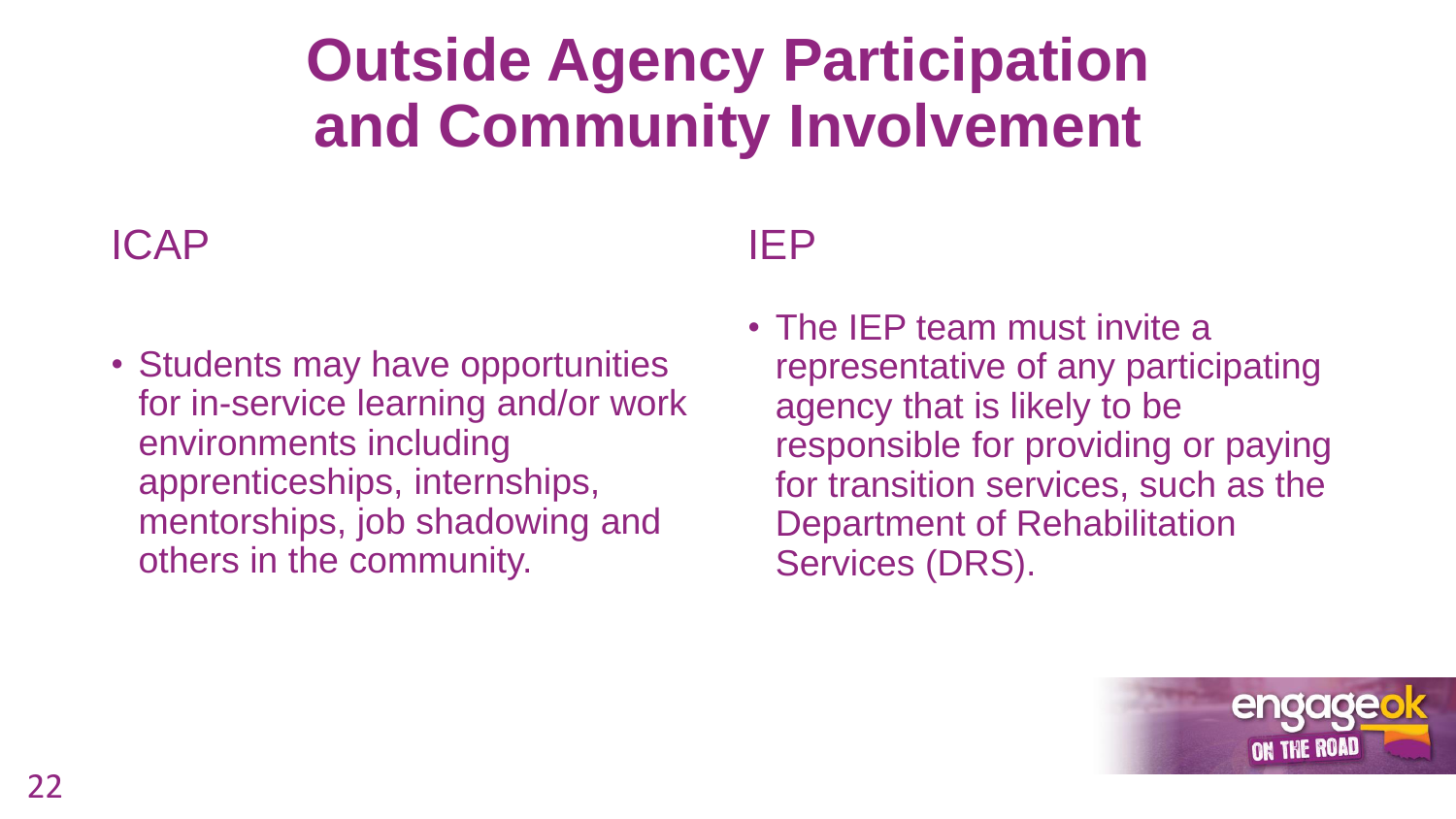# **Outside Agency Involvement**

Increased opportunities for work-based learning leads to improved soft skills.

Students on IEPs may receive services from DRS and/or other possible outside agencies to attain annual goals and make progress toward achieving postsecondary goals.

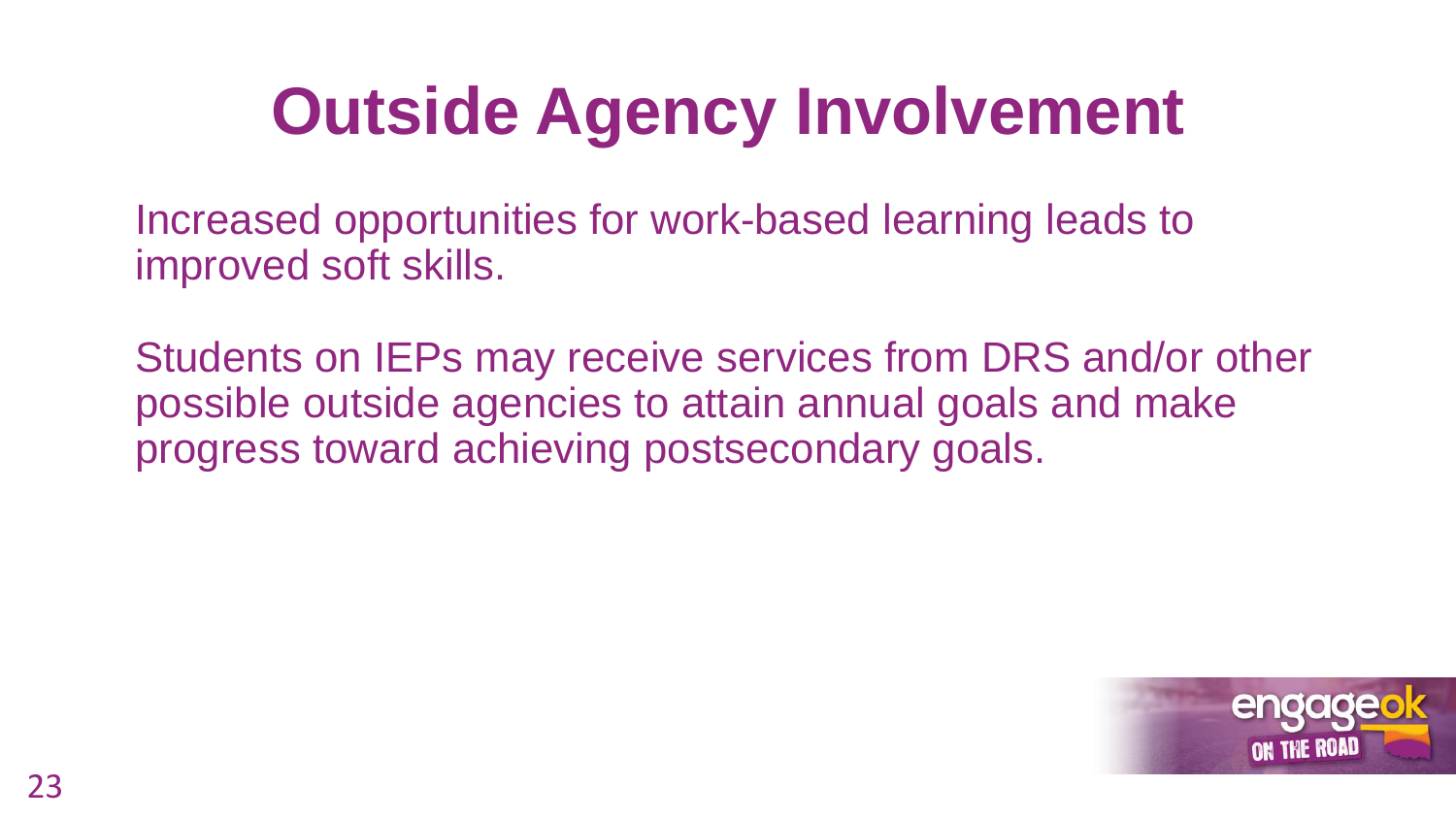# **Confidentiality**

#### ICAP

#### IEP

- Local Education Authorities (LEAs) will abide by the Family Educational Rights and Privacy Act (FERPA) and Section 504 of the Rehabilitation Act of 1973.
- LEAs must follow the provisions outlined in the IDEA and FERPA.

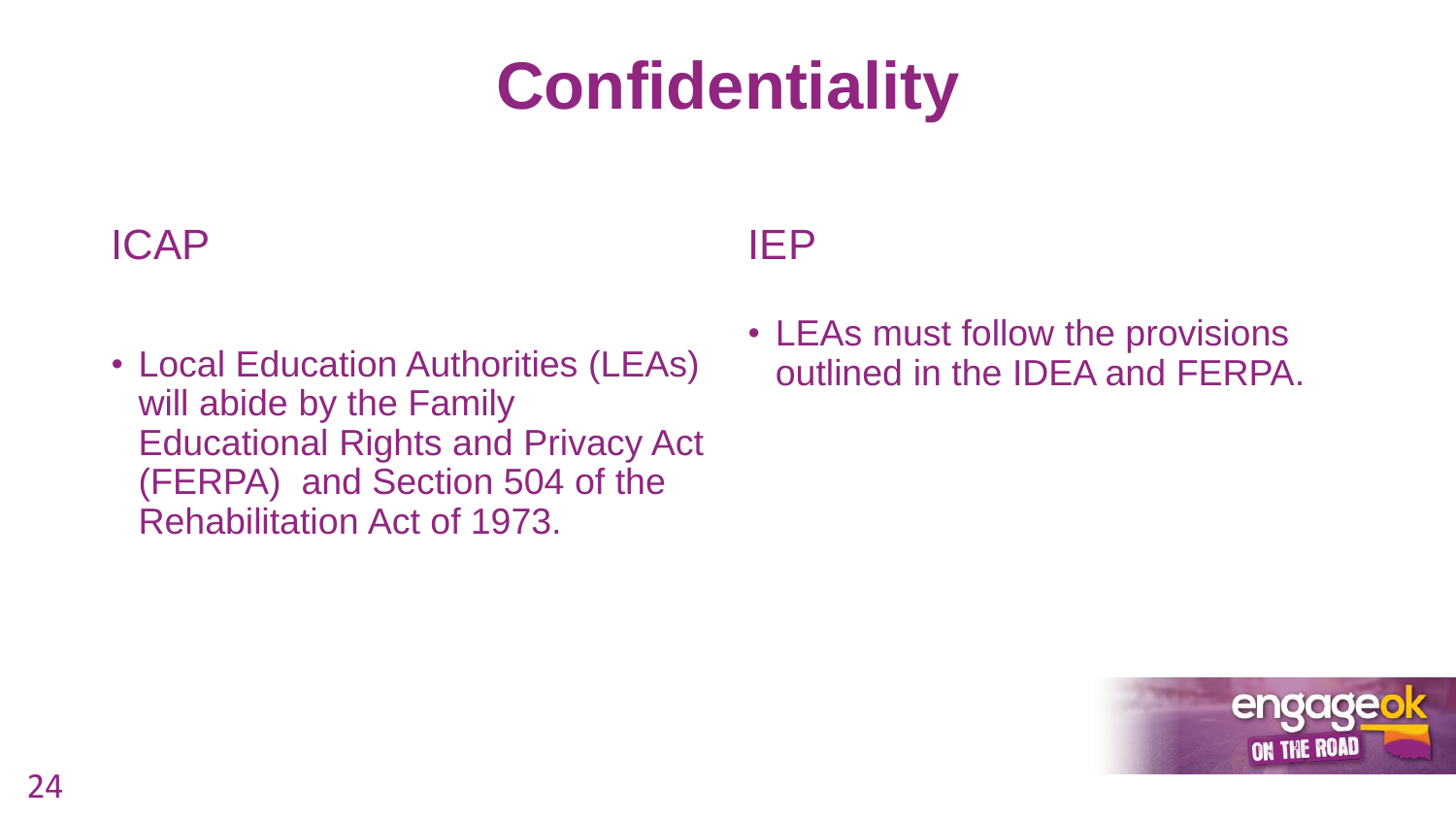## **Accessibility**

Students with disabilities must be afforded access to the same educational opportunities provided to students without disabilities, including engagement in the ICAP process.

ICAPs lead to students being more engaged in the learning process, better post school outcomes, and a strong workforce for Oklahoma!

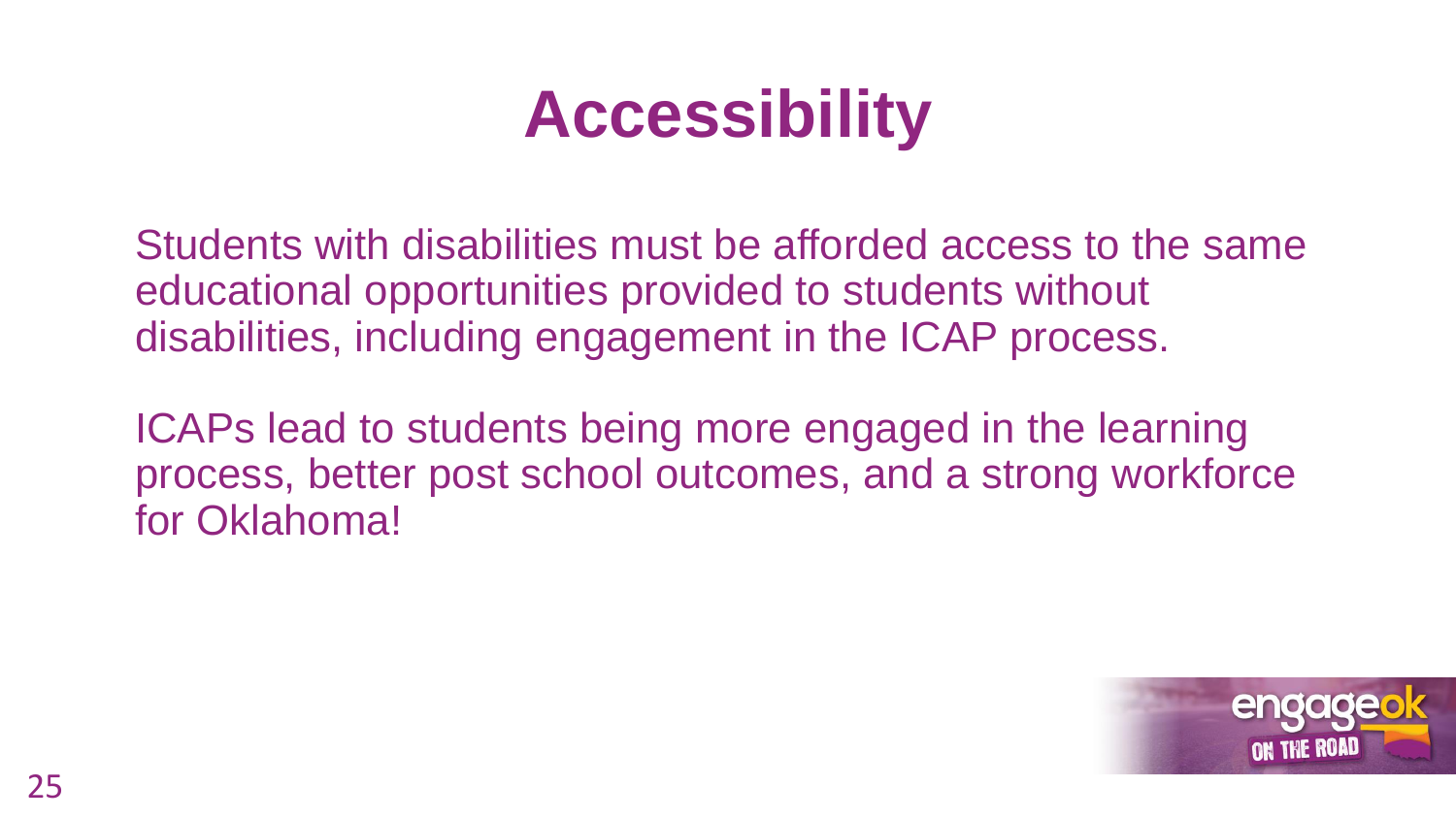## **ICAPs for Students with Disabilities**

#### • Resources

- ICAP IEP Comparison Document
- ICAP FAQ
- Takeaways
- Questions

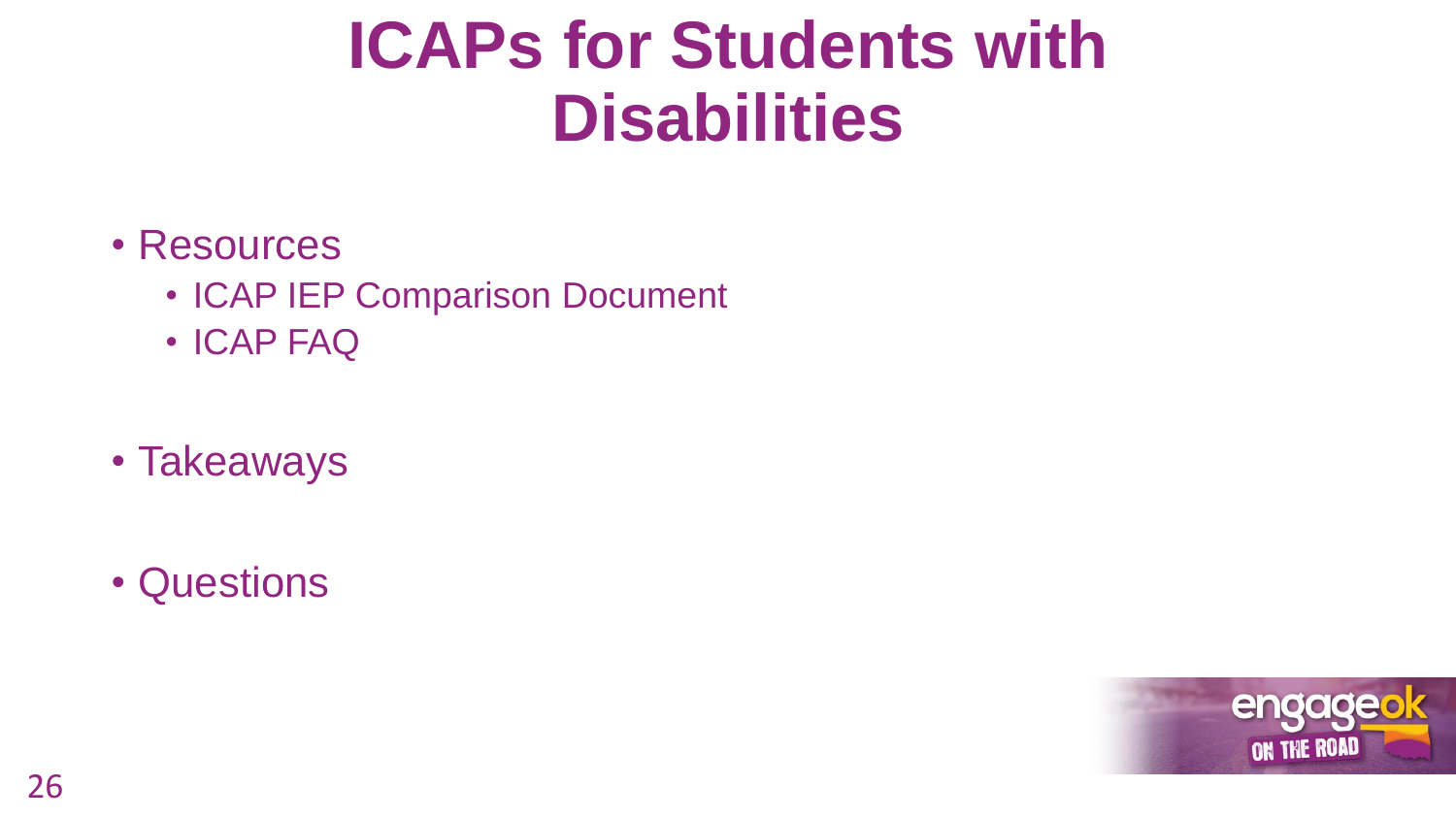# **Special Education Contacts**

Oklahoma State Department of Education Special Education Services (405) 521-3351

Lori Chesnut Secondary Transition Program Specialist 405-521-4802 lori.chesnut@sde.ok.gov

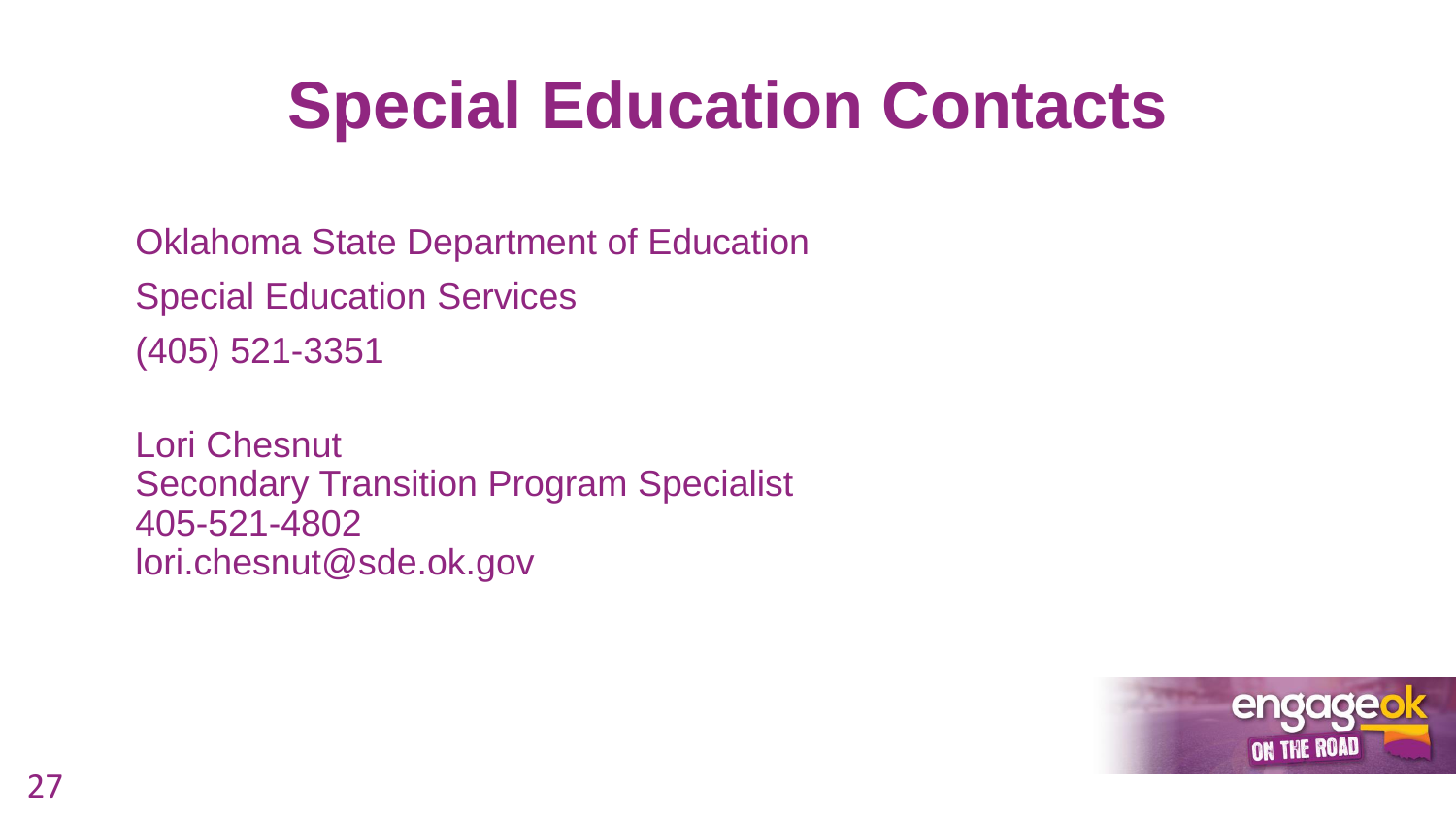## **ICAP Contacts**

Shelly Ellis, Deputy Superintendent of Student Support [shelly.ellis@sde.ok.gov](mailto:shelly.ellis@sde.ok.gov) 405-522-3263

Chelsea Hunt, Executive Director of Work-Based Learning and Industry Engagement [chelsea.hunt@sde.ok.gov](mailto:chelsea.hunt@sde.ok.gov) 405-521-3459 FB: Oklahoma ICAP

Marissa Lightsey, Executive Director of College and Career Readiness [marissa.lightsey@sde.ok.gov](mailto:marissa.lightsey@sde.ok.gov) 405-522-4499 Twitter: @LightseyMarissa